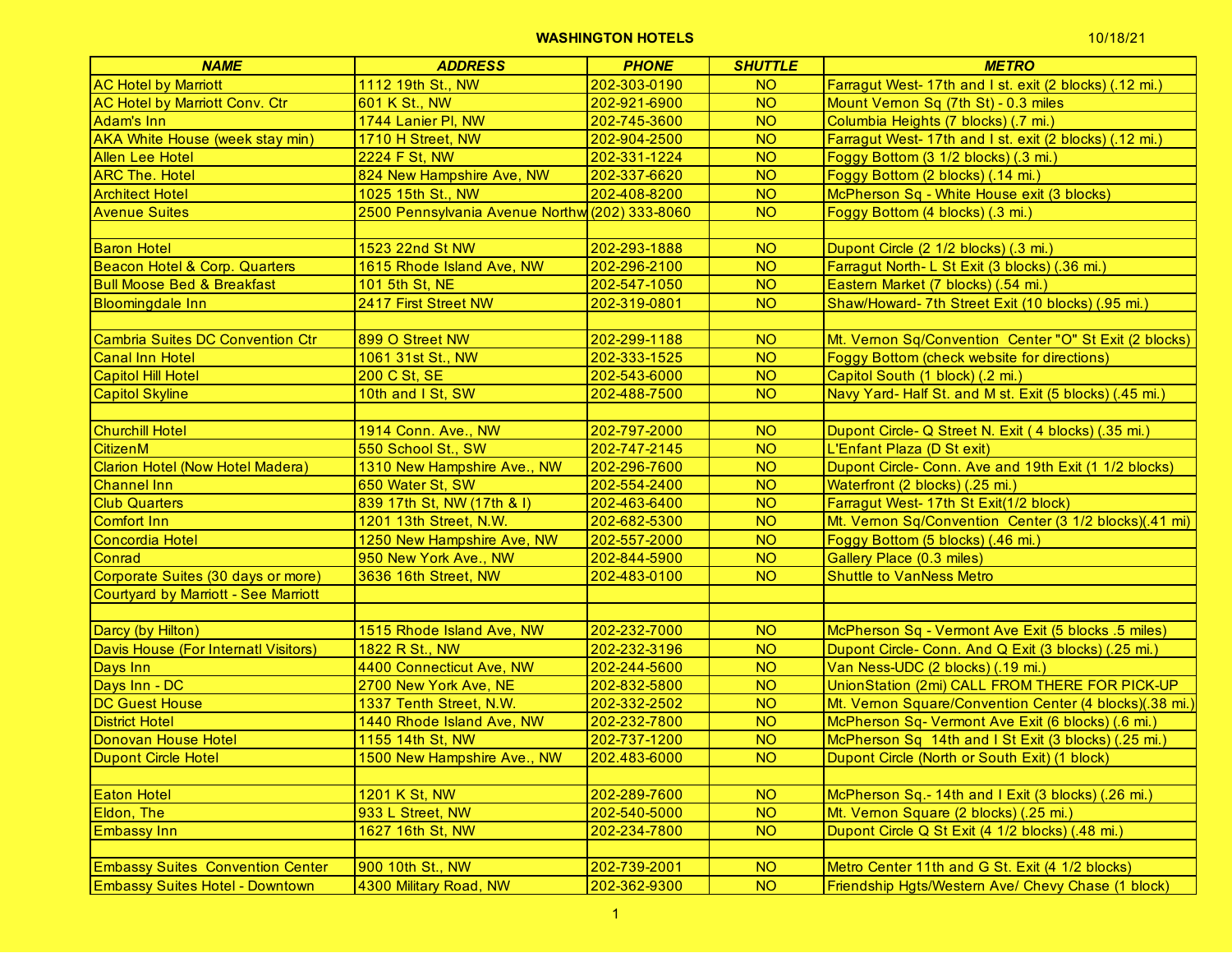# **WASHINGTON HOTELS 10/18/21 THE RESERVE OF A 41 TH RESERVE OF A 41 TH RESERVE OF A 41 TH RESERVE OF A 41 TH RESERVE OF A 41 TH RESERVE OF A 41 TH RESERVE OF A 41 TH RESERVE OF A 41 TH RESERVE OF A 41 TH RESERVE OF A 41 T**

| 10/18/21 |  |
|----------|--|
|----------|--|

| <b>NAME</b>                                     | <b>ADDRESS</b>                   | <b>PHONE</b>     | <b>SHUTTLE</b> | <b>METRO</b>                                        |
|-------------------------------------------------|----------------------------------|------------------|----------------|-----------------------------------------------------|
| <b>Embassy Suites Georgetown</b>                | 1250 22nd St., NW                | 202-857-3388     | <b>NO</b>      | Foggy Bottom - 4 blocks (.43 miles)                 |
| <b>Fairfax Embassy Row</b>                      | 2100 Massachusetts Ave., NW      | 202-293-2100     | <b>NO</b>      | DuPont Circle Q St. Exit 1 1/2 blocks               |
| <b>Fairfield Inn and Suites- See 'Marriott'</b> |                                  |                  |                |                                                     |
| <b>Fairmont Hotel</b>                           | 2401 M St, NW                    | 202-429-2400     | <b>NO</b>      | Foggy Bottom (4 blocks) (.35 mi.)                   |
| <b>Four Seasons Hotel</b>                       | 2800 Pennsylvania Ave, NW        | 202-342-0444     | N <sub>O</sub> | Foggy Bottom (6 blocks) (.52 mi.)                   |
|                                                 |                                  |                  |                |                                                     |
|                                                 |                                  |                  |                |                                                     |
| <b>Georgetown Conference Center Hotel</b>       | 3800 Reservoir Rd, NW            | 202-687-3200     | <b>NO</b>      | Dupont Cir Q St Exit; Rosslyn - shuttle from each   |
| <b>Georgetown Hill Inn</b>                      | 1832 Wisconsin Ave., NW          | 202-298-6021     | call hotel     | Foggy Bottom - 1.8 miles                            |
| Georgetown Inn                                  | 1310 Wisconsin Ave, NW           | 202-333-8900     | <b>NO</b>      | Foggy Bottom (1 1/4 miles)                          |
| Georgetown Inn - West End                       | 1121 New Hampshire Ave., NW      | 202-457-0565     | N <sub>O</sub> | <b>Foggy Bottom .3 miles</b>                        |
| <b>Georgetown Suites</b>                        | 1111 30 St, NW                   | 202-298-7800     | <b>NO</b>      | Foggy Bottom (8 blocks) (.66 mi.)                   |
| <b>Georgetown Suites</b>                        | 1000 29th St, NW                 | 202-298-1600     | <b>NO</b>      | Foggy Bottom (7 blocks) (.52 mi.)                   |
| <b>Graham Georgetown</b>                        | 1075 Thomas Jefferson St. NW     | 202-337-0900     | <b>NO</b>      | Foggy Bottom (11 blocks)(.73 mi)                    |
| <b>Grand Hyatt</b>                              | 1000 H St, NW                    | 202-582-1234     | <b>NO</b>      | Metro Center- 11th St Exit (2 blocks) (.26 mi.)     |
|                                                 |                                  |                  |                |                                                     |
| <b>Hamilton Crowne Plaza</b>                    | 1001 14th St., NW (14th & K)     | 202-682-0111     | <b>NO</b>      | McPherson Square- 14th & I Exit (1 block)           |
| Hampton Inn-Downtown/Conv Cent.                 | 901 6th Street, NW               | 202-842-2500     | <b>NO</b>      | Gallery Place- 7th&H St. Exit (2 blocks) (.32 mi.)  |
| Hampton Inn & Suites - Navy Yard                | 1265 First St., SE               | 202-800-1000     | <b>NO</b>      | Navy Yard - (.2 miles)                              |
| Hampton Inn NOMA/Union Station                  | 501 New York Ave, Ste A          | 202-393-1001     | call hotel     | Union Station - shuttle pickup                      |
| <b>Hampton Inn- White House</b>                 | <b>1729 H St NW</b>              | $(202)$ 296-1006 | <b>NO</b>      | Farragut West- 1/2 block                            |
| <b>Hampton Inn</b>                              | 1740 18th St NW                  | (202) 299-9133   | <b>NO</b>      | Dupont Circle- 5 1/2 blocks                         |
| <b>Harrington Hotel</b>                         | 436 11th St. NW                  | 202-628-8140     | <b>NO</b>      | Metro Center or Fed. Triangle (1 block each)        |
| <b>Hay Adams Hotel</b>                          | 800 16th St. NW                  | 202-638-6600     | <b>NO</b>      | McPherson Sq or Farragut W (2 blocks each)          |
| <b>Henley Park Hotel</b>                        | 926 Massachusetts Ave, NW        | 202-638-5200     | N <sub>O</sub> | Mt. Vernon Square (3 1/2 blocks)(.35 mi.)           |
|                                                 |                                  |                  |                |                                                     |
| <b>Hilton - Canopy</b>                          | 975 7th St., SW                  | 202-488-2500     | <b>NO</b>      | L'Enfant Plaza - 0.5 miles                          |
| Hilton - Capitol Hilton                         | 1001 16th St. NW                 | 202-393-1000     | <b>NO</b>      | McPherson Sq Vermont Ave Exit (2 blocks) (.21 mi.)  |
| <b>Hilton - The Darcy</b>                       | 1515 Rhode Island Ave, NW        | 202-232-7000     | <b>NO</b>      | McPherson Sq - Vermont Ave Exit (5 blocks .5 miles) |
| <b>Hilton - The District by Hilton Club</b>     | located in Embassy Suites G'town | 202-449-3100     | N <sub>O</sub> | Foggy Bottom - 4 blocks; Dupont Cir - 4 blocks      |
| <b>Hilton Garden Inn / US Capitol</b>           | 1225 First Street NE             | 202-408-4870     | N <sub>O</sub> | NoMa-Gallaudet- M St. Exit (2 1/2 blocks) (.3 mi.)  |
| Hilton - Garden Inn (Franklin Square)           | 815 14th St., NW                 | 202-783-7800     | <b>NO</b>      | McPherson Sq- 14th& I St. Exit (1/2 block)          |
| Hilton - Garden Inn Georgetown                  | 2201 M St., NW                   | 202-974-6010     | <b>NO</b>      | Foggy Bottom - 4 blocks; Dupont Cir - 4 blocks      |
| <b>Hilton - Homewood Suites</b>                 | 1475 Mass Ave., NW               | 202-265-8000     | N <sub>O</sub> | McPherson Sq (4 blocks) (.45 mi.)                   |
| <b>Hilton - Madison Hotel</b>                   | 1177 15th St, NW                 | 202-862-1600     | <b>NO</b>      | McPherson Sq (3 blocks) Vermont Ave Exit (.37 mi.)  |
| <b>Hilton - Wash DC National Mall</b>           | 480 L'Enfant Plaza               | 202-484-1000     | <b>NO</b>      | L'Enfant Plaza - follow Hilton signs from station   |
| Hilton - Washington Hilton                      | 1919 Connecticut Ave, NW         | 202-483-3000     | <b>NO</b>      | Dupont Circle- Q St Exit (5 blocks) (.35 mi.)       |
|                                                 |                                  |                  |                |                                                     |
| <b>Hive Hotel</b>                               | 2224 F St., NW                   | 202-849-8499     | <b>NO</b>      | Foggy Bottom - .3 miles                             |
|                                                 |                                  |                  |                |                                                     |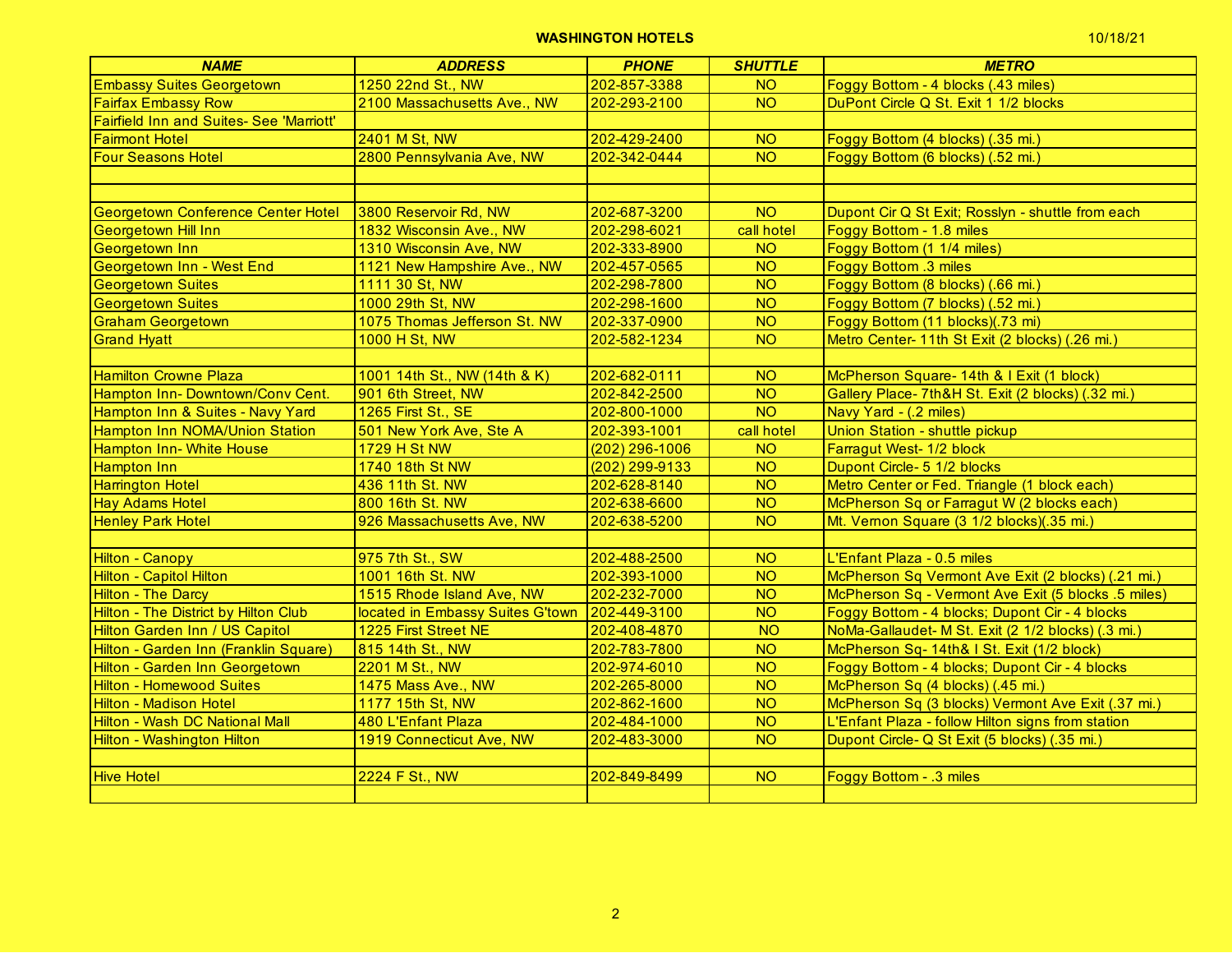| <b>NAME</b>                         | <b>ADDRESS</b>                  | <b>PHONE</b> | <b>SHUTTLE</b>    | <b>METRO</b>                                               |
|-------------------------------------|---------------------------------|--------------|-------------------|------------------------------------------------------------|
| <b>Holiday Inn Express</b>          | 1917 Bladensburg Road, NE       | 202-266-9000 | <b>YES - FROM</b> | <b>UNION STATION - NEED TO SCHEDULE IN ADVANCE</b>         |
| <b>Holiday Inn - Capitol</b>        | 550 C St, SW                    | 202-479-4000 | <b>NO</b>         | L'Enfant Plaza- DOT Courtyard Exit (1 1/2 blocks)          |
| <b>Holiday Inn - Central</b>        | 1501 Rhode Island Ave, NW       | 202-483-2000 | <b>NO</b>         | McPherson Sq- Vermont Ave Exit (5 blocks) (.55 mi)         |
| <b>Holiday Inn - Georgetown</b>     | 2101 Wisconsin Ave, NW          | 202-338-4600 | <b>YES - FROM</b> | WOODLEY PARK-CALL HOTEL for pickup until 8:30pm            |
| <b>Homewood Suites by Hilton</b>    | 1475 Mass. Ave., NW             | 202-265-8000 | <b>NO</b>         | McPherson Sq- Vermont Ave. Exit (4 blocks)(.45 mi.)        |
| <b>Homewood - Convention Center</b> | 465 New York Ave., NW           | 202-628-4663 | <b>NO</b>         | Mount Vernon Sq - 3 blocks                                 |
| Homewood - DC Capitol/Navy Yard     | 50 M St., SE                    | 202-899-2800 | <b>NO</b>         | Navy Yard - 2 blocks                                       |
| Homewood - NOMA Union Station       | 501 New York Ave., NE STE B     | 202-393-8001 | <b>YES</b> from   | Union Station - call for pickup                            |
| Hostel (See Youth Hostel)           |                                 |              |                   |                                                            |
| <b>Hotel 1600</b>                   | 1600 Rhode Island Ave., NW      | 202-293-8000 | <b>NO</b>         | Farragut North- L St. Exit (2 blocks)(.42 mi.)             |
| <b>Hotel George</b>                 | 15 E Street NW                  | 202-347-4200 | <b>NO</b>         | Union Station- Shops Exit (2 blocks) (.24 mi.)             |
| <b>Hotel Monaco</b>                 | 700 F Street, NW                | 202-628-7177 | <b>NO</b>         | Gallery Place- 7th & F Street Exit (1/2 block)             |
| <b>Hotel RL</b>                     | 1823 L St.                      | 202-223-4320 | <b>NO</b>         | Farragut West 18th St. Exit (3 blocks, .24 miles)          |
| <b>Hotel Rouge</b>                  | 1315 16th St., NW               | 202-232-8000 | <b>NO</b>         | Dupont Circle- Dupont Circle Exit (4 blocks)               |
| Hyatt, Grand                        | 1000 H St, NW                   | 202-582-1234 | <b>NO</b>         | Metro Center- 11th St Exit (2 blocks)(26 mi.)              |
| <b>Hyatt House DC/The Wharf</b>     | 725 Wharf St., SW               | 202-554-1234 | <b>NO</b>         | L'Enfant Plaza - 0.5 miles                                 |
| <b>Hyatt, Park</b>                  | 1201 24th Street, NW            | 202-789-1234 | <b>NO</b>         | Foggy Bottom (4 blocks)(.35 mi.)                           |
| <b>Hyatt Place DC/Gtwn/West End</b> | 2121 M Street, NW               | 202-838-2222 | <b>NO</b>         | Foggy Bottom/Dupont (.39 miles from each)                  |
| <b>Hyatt Place DC/US Capitol</b>    | 33 New York Avel, NE            | 202-289-5599 | <b>NO</b>         | NOMA - Florida Ave exit - .25 miles                        |
| <b>Hyatt Place Downtown</b>         | 1522 K St., NW                  | 202-830-1900 | <b>NO</b>         | McPherson Sq (2 blocks) - White House exit                 |
| <b>Hyatt Place National Mall</b>    | 400 E St., SW                   | 202-803-6110 | <b>NO</b>         | L'Enfant Plaza - 0.3 miles                                 |
| <b>Hyatt Regency - Capitol Hill</b> | 400 New Jersey Ave, NW          | 202-737-1234 | <b>NO</b>         | Union Station- Mass & 1st St. Exit (3 blocks)(.38 mi.)     |
|                                     |                                 |              |                   |                                                            |
| Intercontinental Hotel - The Wharf  | 801 Wharf St., SW               | 202-800-0844 | <b>NO</b>         | L'Enfant - MD Ave & & exit - take free Wharf Shuttle       |
| <b>International Student Center</b> | 2451 18th street, NW            | 202-667-7681 | N <sub>O</sub>    | Dupont Circle (Q StExit) then bus 42 going north           |
|                                     |                                 |              |                   |                                                            |
| <b>Jefferson Hotel</b>              | 1200 16 St NW                   | 202-448-2300 | <b>NO</b>         | Farragut North-L St Exit (3 1/2 blocks) (.36 mi.)          |
| Joud Residence                      | 1005 26th St., NW               | 202-333-3869 | <b>NO</b>         | Foggy Bottom (.38 mile)                                    |
| <b>Kalorama Guest House</b>         | 2700 Cathedral Ave, NW          | 202-588-8188 | <b>NO</b>         | Wdley Pk&Conn. Ave Exit (3 blocks)(.29 mi)                 |
| <b>Kellogg Conference Hotel</b>     | 800 Florida Ave, NE (Gallaudet) | 202-651-6000 | <b>NO</b>         | <b>NOMA-Gallaudet (.6 miles)</b>                           |
|                                     |                                 |              |                   |                                                            |
| <b>Kimpton George Hotel</b>         | <b>15 E St. NW</b>              | 202-347-4200 | <b>NO</b>         | <b>Union Station (1 block)</b>                             |
| <b>Kimpton Glover Park</b>          | 2505 Wisconsin Ave., NW         | 202-337-9700 | <b>NO</b>         | Tenleytown (2 miles)                                       |
|                                     |                                 |              |                   |                                                            |
| <b>Kimpton Rouge Hotel</b>          | 1315 16th St., NW               | 202-232-8000 | <b>NO</b>         | Dupont circle (.47 miles)                                  |
| Kimpton Topaz Hotel (closed 12/19)  | 1733 N Street, NW               | 202-393-3000 | <b>NO</b>         | Dupont Circle (3 blocks) Dupont Cir Exit (.3 mi)           |
| <b>Lansburgh Hotel Apartments</b>   | 425 8th St.,, NW                | 202-393-1800 | <b>NO</b>         | Archives (2 blocks)(.18 mi.)(short term apts, not a hotel) |
| Latham Hotel - closed               |                                 |              |                   |                                                            |
| L'Enfant Plaza Hotel - closed       | 480 L'Enfant Plaza, SW          |              |                   | L'Enfant Plaza                                             |
| Liason Hotel - On the Hill          | 415 New Jersey Ave., NW         | 202-638-1616 | <b>NO</b>         | Union Station- Mass Ave/1st St. Exit (31/2 blocks)         |
| Line, The                           | 1770 Euclid St. NW              | 2025880525   | <b>NO</b>         | Colombia Heights or Woodley Park (10 min walk)             |
| <b>Lombardy Hotel</b>               | 2019 Pennsylvania Ave, NW       | 202-828-2600 | <b>NO</b>         | Farragut West 18th & I exit (3 blocks)(.28 mi.)            |
| Lyle                                | 1731 New Hampshire Ave, NW      | 202-234-3200 | <b>NO</b>         | Dupont Circle Conn. Ave and Q Exit (4 blocks)(.35 mi.)     |
| Madera Hotel                        | 1310 New Hampshire Ave., NW     | 202-296-7600 | <b>NO</b>         | DuPont Circle (1 1/2 blocks)(.26 mi.)                      |
| Mandarin Oriental Hotel             | 1330 Maryland Ave., SW          | 202-554-8588 | <b>NO</b>         | Smithsonian (Independence Ave.Exit) 3 blocks (.27 mi.)     |
|                                     |                                 |              |                   |                                                            |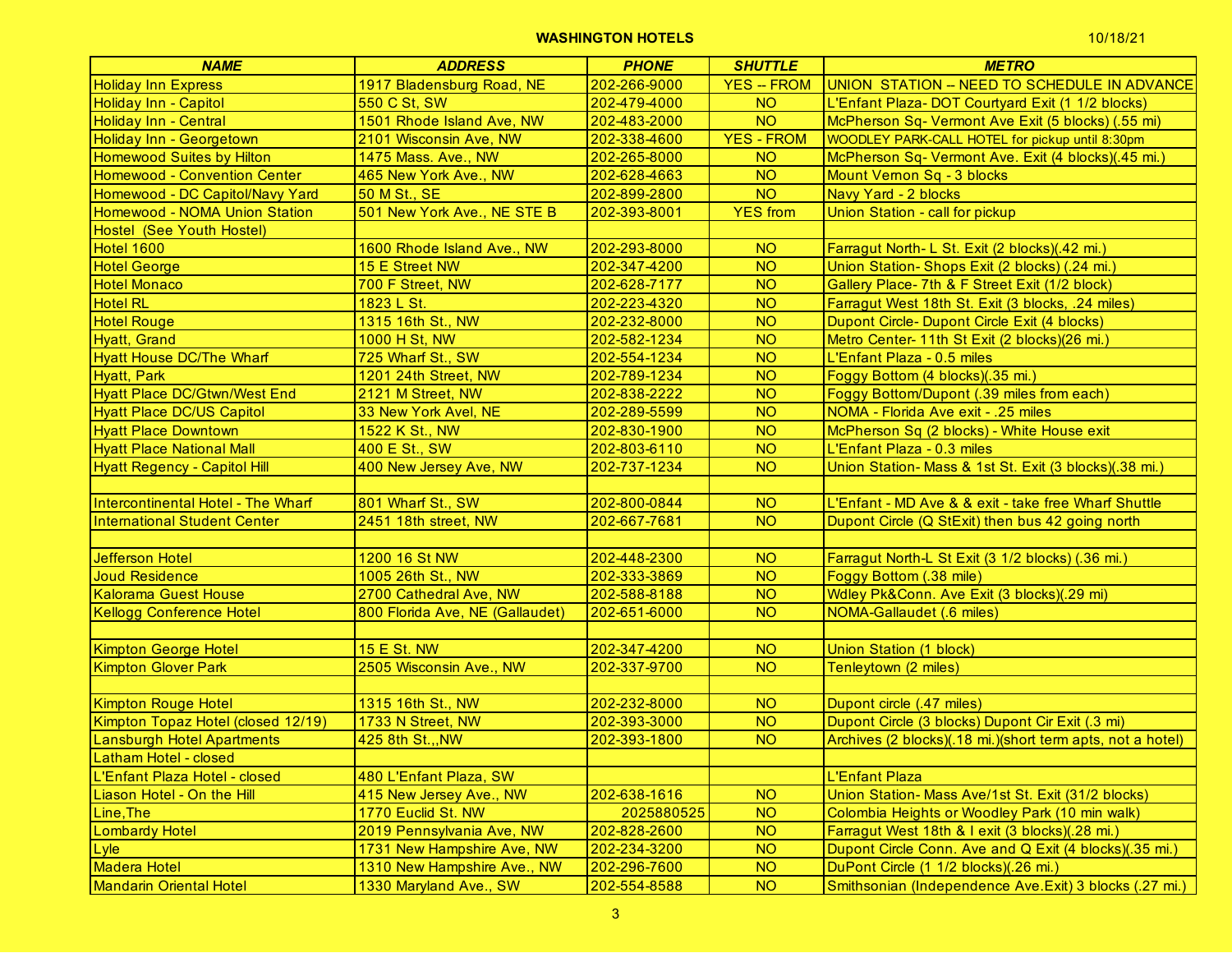| <b>NAME</b>                              | <b>ADDRESS</b>             | <b>PHONE</b> | <b>SHUTTLE</b> | <b>METRO</b>                                             |
|------------------------------------------|----------------------------|--------------|----------------|----------------------------------------------------------|
| Mansion on "O" Street                    | 2020 O Street, NW          | 202-639-8787 | <b>NO</b>      | DuPont Circle- South Exit (4 blocks)(.22 mi.)            |
| Marriott - AC Hotel                      | 1112 19th St., NW          | 202-303-0190 | <b>NO</b>      | Farragut West - 17th & I exit - 2 blocks (.12 miles)     |
| Marriott Courtyard-Capitol Hill, NavyYD  | 140 L St., SE              | 202-479-0027 | <b>NO</b>      | Navy Yard-Ballpark (1 blk) New Jersey Ave Exit (.07 mi.) |
| <b>Marriott Courtyard-DC</b>             | 1325 2nd Street, NE        | 202-898-4000 | <b>NO</b>      | NoMa-Gallaudet- M St. Exit (1 block)(.20 mi.)            |
| <b>Marriott Courtyard Convention Ctr</b> | 901 L St., NW              | 202-589-1800 | N <sub>O</sub> | Mt Vernon Sq/Conv. Ctr (3 blks)                          |
| Marriott Courtyard Washington DC         | 515 20th St., NW           | 202-296-5700 | <b>NO</b>      | Foggy Bottom/Farragut N (4-5 blocks each)                |
| <b>Marriott Fairfield Inn Suites</b>     | 2305 NY Ave, NE            | 202-266-3000 | limited        | Union Station - shuttle 7am-10am; 6pm to 9pm every 15    |
| Marriott - Fairfield Inn & Suites        | <b>500 H St, NW</b>        | 202-289-5959 | <b>NO</b>      | Gallery Place (3 blocks) 7th St Exit (.26 mi.)           |
| Marriott J W                             | 1331 Pennsylvania Ave, NW  | 202-393-2000 | <b>NO</b>      | Metro Center (3 blocks) 13th St Exit (.23 mi.)           |
| Marriott Marquis at Conv. Ctr            | 901 Massachusetts Ave., NW | 202-824-9200 | N <sub>O</sub> | Mt Vernon Sq/Conv. Ctr (3 blks)                          |
| Marriott - Mayflower Hotel Autograph     | 1127 Connecticut Ave, NW   | 202-347-3000 | <b>NO</b>      | Farragut West 18th St. Exit (3 blocks) (.24 mi.)         |
| <b>Marriott - Metro Center</b>           | 775 12th St, NW            | 202-737-2200 | <b>NO</b>      | Metro Center (1 block) 12 & G St Exit (.12 mi.)          |
| Marriott - Moxy DC Downtown              | 1011 K St, NW              | 202-922-7400 | <b>NO</b>      | Mt. Vernon Sq (4 blocks) (.47 mi.)                       |
| Marriott - Residence Inn                 | 1233 First St., SE         | 202-770-2800 | <b>NO</b>      | Navy Yard-Ballpark - 0.1 miles                           |
| Marriott - Residence Inn                 | 1199 Vermont Ave., NW      | 202-898-1100 | N <sub>O</sub> | McPherson Sq- Vermont Ave. Exit (2 1/2 blocks)(.3 mi.)   |
| Marriott-Residence Inn                   | 333 E Street, SW           | 202-484-8280 | N <sub>O</sub> | Federal Center SW (2 blocks)(.17 mi.)                    |
| Marriott - Residence Inn                 | 2120 P St., NW             | 202-466-6800 | <b>NO</b>      | DuPont Circle-Conn. & Q St. Exit (2 1/2 blocks)(.22 mi.) |
| Marriott - Residence Inn                 | 801 New Hampshire Ave, NW  | 202-785-2000 | <b>NO</b>      | <b>Foggy Bottom (2 blocks)</b>                           |
| Marriott - Residence Inn                 | 901 L St., NW              | 202-408-5300 | <b>NO</b>      | Mt Vernon Sq/Conv. Ctr (3 blks)                          |
| <b>Marriott Wardman Park</b>             | 2660 Woodley Road, NW      | 202-328-2000 | <b>NO</b>      | Woodley Park- Woodley Rd. Exit (2 blocks)(.15 mi.)       |
| Marriott - Washington                    | 1221 22nd St, NW           | 202-872-1500 | <b>NO</b>      | Foggy Bottom (4 blocks)(.39 mi.)                         |
| <b>Mayflower - see Marriott</b>          |                            |              |                |                                                          |
| Melrose Hotel (Form. Wyndham Brist)      | 2430 Pennsylvania Ave, NW  | 202-955-6400 | <b>NO</b>      | Foggy Bottom (3 blocks)(.22 mi.)                         |
| <b>Mologne House</b>                     | <b>Walter Reed Grounds</b> | 202-782-4600 |                | <b>Medical Center (3 blocks)</b>                         |
| <b>Monaco Hotel</b>                      | 700 F Street, N.W.         | 202-628-7177 | N <sub>O</sub> | Gallery Place (1/2 block) 7th & F Street Exit (.08 mi)   |
| Monticello Hotel (see Graham Gtwn)       |                            |              |                |                                                          |
| <b>Morrison Clark Inn</b>                | 1011 L St, NW              | 202-898-1200 | <b>NO</b>      | Mt. Vernon Sq (4 blocks) (.47 mi.)                       |
| Motel 6 - At Walter Reed                 | 6711 Georgia Ave, NW       | 202-722-1600 | <b>NO</b>      | Takoma Park (8 blocks)(.67 mi.)                          |
| Motel 6                                  | 1345 4th Street, NE        | 202-544-2000 | <b>NO</b>      | NoMa-Gallaudet- Fla Ave. Exit (5 blocks)(.37 mi.)        |
| Motto by Hilton                          | 627 H St., NW              | 202-847-4444 | <b>NO</b>      | Gallery Place (7th & H Exit - right across street)       |
| <b>Moxy Hotel - see Marriott</b>         |                            |              |                |                                                          |
|                                          |                            |              |                |                                                          |
| <b>Normandy Hotel</b>                    | 2118 Wyoming Ave, NW       | 202-483-1350 | <b>NO</b>      | Dupont Circle- Q St. Exit (5 blocks)                     |
|                                          |                            |              |                |                                                          |
| <b>Oakwood Corporate Apartments</b>      | <b>2000 N St. NW</b>       | 877-902-0832 | <b>NO</b>      | Dupont Circle-Dupont Circle Exit (2 blocks)(.27 mi.)     |
| Omni Shoreham                            | 2500 Calvert St, NW        | 202-234-0700 | <b>NO</b>      | Woodley Park 24th and Conn St. Exit (2 blocks)(.23 mi.)  |
| <b>One Washington Circle Hotel</b>       | 1 Washington Circle        | 202-872-1680 | <b>NO</b>      | Foggy Bottom (2 blocks)(.18 mi.)                         |
|                                          |                            |              |                |                                                          |
| <b>Park Hyatt Hotel</b>                  | 1201 24th St, NW           | 202-789-1234 | <b>NO</b>      | Foggy Bottom (4 blocks)(.35 mi.)                         |
| <b>Phoenix Park Hotel</b>                | 520 N. Capitol St, NW      | 202-638-6900 | N <sub>O</sub> | Union Station- Mass and 1st St. Exit (2 blocks)          |
|                                          |                            |              |                |                                                          |
|                                          |                            |              |                |                                                          |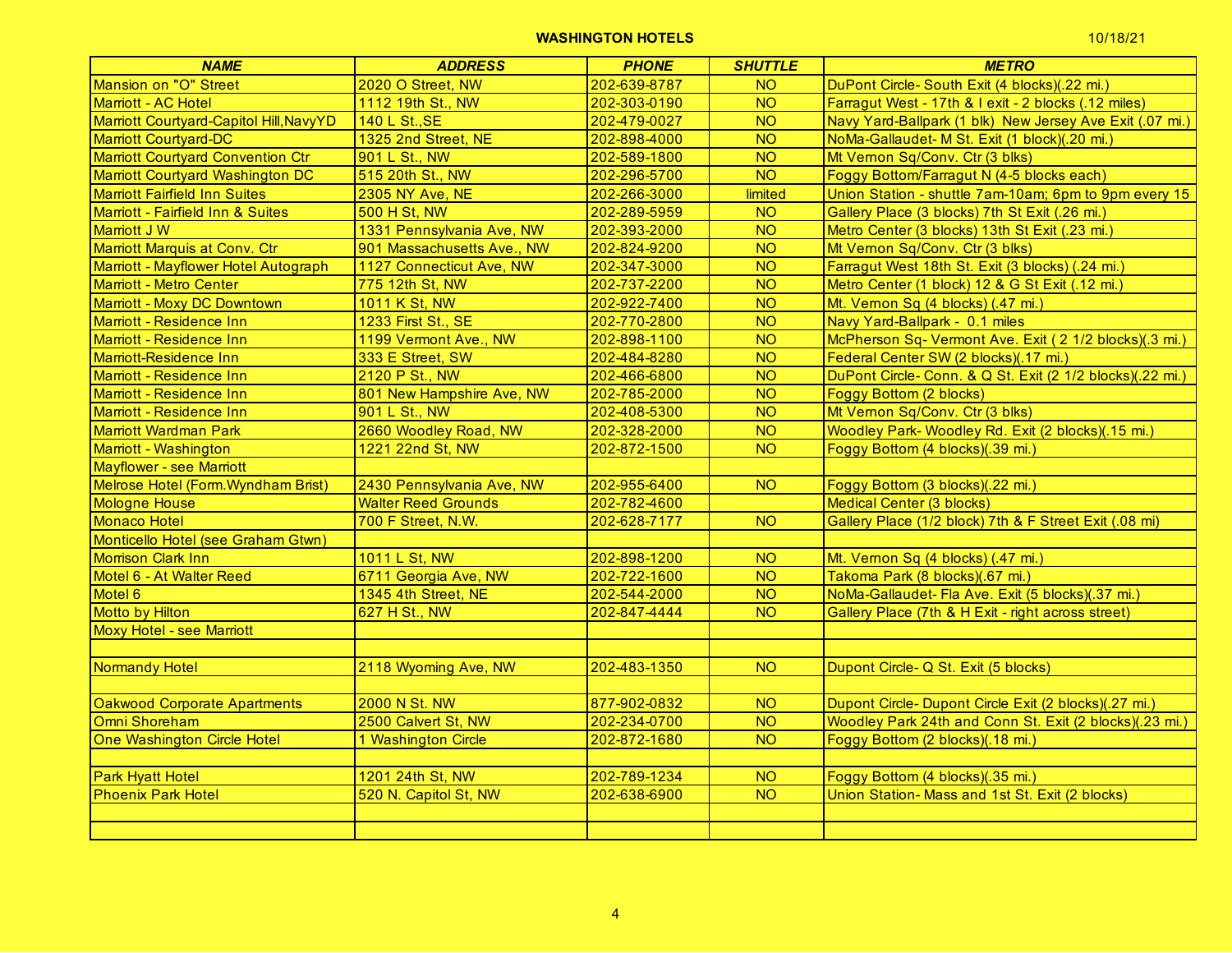| <b>NAME</b>                            | <b>ADDRESS</b>                                | <b>PHONE</b> | <b>SHUTTLE</b> | <b>METRO</b>                                          |
|----------------------------------------|-----------------------------------------------|--------------|----------------|-------------------------------------------------------|
| <b>Quality Inn</b>                     | 501 New York Avenue NE                        | 202-543-7400 | <b>NO</b>      | NoMa-Gallaudet- Florida Ave Exit (.5 mi.)             |
| Quality Inn & Suites NY Ave            | 1600 NY Ave., NE                              | 202-832-3200 | <b>NO</b>      | Union Station (1 1/2 miles)                           |
| The Quincy (Formerly Lincoln Suites)   | 1823 L St, NW                                 | 202-223-4320 | <b>NO</b>      | Farragut West- 18th St. Exit (2 blocks) (.3 mi.)      |
|                                        |                                               |              |                |                                                       |
| <b>Remington Executive Suites</b>      | 601 24th St, NW                               | 202-223-4512 | <b>NO</b>      | Foggy Bottom (3 1/2 blocks) (.26 mi.)                 |
|                                        |                                               |              |                |                                                       |
| Renaissance Washington Hotel           | 999 9th St, NW                                | 202-898-9000 | <b>NO</b>      | Gallery Place7th st Exit. (3 blocks) (.21 mi.)        |
| Residence Inn by Marriott-See Marriott |                                               |              |                |                                                       |
| <b>Riggs</b>                           | 900 F St., NW                                 | 202-638-1800 | <b>NO</b>      | Gallery Place - 7th st Exit. (3 blocks) (.21 mi.)     |
| <b>Ritz Carlton</b>                    | 1150 22nd Street, NW                          | 202-835-0500 | <b>NO</b>      | Foggy Bottom (4 blocks)(.31 mi.)                      |
| <b>Ritz Carlton</b>                    | 3100 South Street, N.W.                       | 202-912-4100 | <b>NO</b>      | Foggy Bottom 10 blocks)(.73 mi.)                      |
| <b>River Inn</b>                       | 924 25th St, NW                               | 202-337-7600 | <b>NO</b>      | Foggy Bottom (2 blocks)(.22 mi.)                      |
| <b>RL</b> Hotel                        | 1823 L St.                                    | 202-223-4320 | <b>NO</b>      | Farragut West 18th St. Exit (3 blocks) (.24 mi.)      |
| <b>Rock-N-Roll Hotel</b>               | 1353 H Street, NE                             | 202-388-7625 | <b>NO</b>      | Union Station (15 blocks)                             |
| Rosewood Wash DC (Georgetown)          | 1050 31st St. NW                              | 202-617-2400 | <b>NO</b>      | 7 miles by car from airport                           |
| <b>Royal Sonesta</b>                   | 2121 P St. NW                                 | 202-448-1800 | <b>NO</b>      | Dupont Circle (3 blocks) Q Street Exit(.22 mi.)       |
|                                        |                                               |              |                |                                                       |
| <b>Sheraton - Four Points</b>          | 1201 K St, NW                                 | 202-289-7600 | <b>NO</b>      | McPherson Sq- 14th St. Exit (2 blocks)(.25 mi)        |
| Skyline, Capitol                       | 10th and I St, SW                             | 202-488-7500 | <b>NO</b>      | Navy Yard-Ballpark- Half St. Exit (4 blocks)(.45 mi.) |
| Sofitel Hotel                          | 806 15th St., N.W.                            | 202-730-8800 | <b>NO</b>      | McPherson Sq- Vermont Ave Exit (1 block)(.18 mi.)     |
| <b>St Gregory Hotel</b>                | 2033 M Street, NW                             | 202-530-3600 | <b>NO</b>      | Foggy Bottom (5 blocks)(.49 mi.)                      |
| <b>St. Regis</b>                       | 923 16th St. NW                               | 202-638-2626 | <b>NO</b>      | Farragut West- 17th St. Exit (1 block)(.17 mi.)       |
| <b>State Plaza</b>                     | 2117 E St, NW                                 | 202-861-8200 | <b>NO</b>      | Foggy Bottom (4 1/2 blocks)(.43 mi.)                  |
| <b>Swann House</b>                     | 1808 New Hampshire Ave NW                     | 202-265-4414 | <b>NO</b>      | Dupont Circle (Q Street Exit)(5 blocks)(.43 mi.)      |
|                                        |                                               |              |                |                                                       |
| Tabard Inn                             | 1739 N St, NW                                 | 202-785-1277 | <b>NO</b>      | Dupont Circle- Dupont Cir Exit (3 blocks)(.3 mi)      |
| The Mansion on O Street                | 2020 O St, NW                                 | 202-659-8787 | <b>NO</b>      | Dupont Circle- Dupont Cir Exit (3 blocks)(.22 mi.)    |
| <b>Taft Bridge Inn</b>                 | 2007 Wyoming Ave., NW                         | 202-387-2007 | <b>NO</b>      | Dupont Circle- Q St. Exit (5 blocks)(.52 mi)          |
| <b>Trump International</b>             | 1100 Pennsylvania Ave., NW                    | 202-695-1100 | <b>NO</b>      | Archives (.30 miles); Federal Triangle (.15 miles)    |
| Ven at Embassy Row, The                | 2015 Massachusetts Ave, NW                    | 202-265-1600 | <b>NO</b>      | Dupont Circle (1/2 block) Q St Exit                   |
| <b>Viceroy Washington, DC</b>          | 1430 Rhode Island Ave, NW                     | 202-742-3100 | <b>NO</b>      | McPherson Sq - 14th St exit - 0.6 miles               |
| <b>W</b> Hotel                         | 515 15th St., NW (15th & PA, NW) 202-661-2400 |              | <b>NO</b>      | Metro Center- 13th and G Exit (3 blocks)(.3 mi)       |
| <b>Washington Court Hotel</b>          | 525 New Jersey Ave, NW                        | 202-628-2100 | <b>NO</b>      | Union- Mass Ave and 1st St. Exit (3 blocks)(.35 mi)   |
| <b>Washington Plaza</b>                | 10 Thomas Circle, NW                          | 202-842-1300 | <b>NO</b>      | McPherson Sq- 14th St Exit (3 blocks)(.33 mi)         |
| <b>Washington Renaissance Hotel</b>    | 999 9th St, NW                                | 202-898-9000 | <b>NO</b>      | Gallery Place- 9th St Exit (3 blocks)(.2 mi)          |
| <b>Watergate Hotel</b>                 | 2650 Virginia Ave., NW                        | 202-827-1600 | <b>NO</b>      | Foggy Bottom - .4 miles                               |
| <b>Westin Hotel (Westin Grand)</b>     | 2350 M St, NW                                 | 202-429-0100 | <b>NO</b>      | Foggy Bottom (4 1/2 blocks)(.4 mi)                    |
| <b>Westin City Center</b>              | 1400 M Street NW                              | 202-429-1700 | N <sub>O</sub> | McPherson Square- 14th St Exit (4 blocks) (.4 mi)     |
| <b>White House Hotel</b>               | 1710 H Street, NW                             | 202-904-2500 | <b>NO</b>      | Farragut West-17th St. Exit (1/2 block)               |
| <b>Willard Intercontinental</b>        | 1401 Pennsylvania Ave, NW                     | 202-628-9100 | <b>NO</b>      | Metro Center- 13th St Exit (2 1/2 blocks)(.2 mi)      |
| <b>Windsor Inn</b>                     | 1842 16th St, NW                              | 202-667-0300 | <b>NO</b>      | U Street- 13th St Exit (4 blocks)(.5 mi)              |
| <b>Windsor Park Hotel</b>              | 2116 Kalorama Rd, NW                          | 202-483-7700 | <b>NO</b>      | Woodley Park (1/2 mile)(.5 mi)                        |
| <b>Wink Hotel</b>                      | 1143 New Hampshire Ave, NW                    | 202-775-0800 | <b>NO</b>      | Foggy Bottom (3 blocks)(.32 mi.)                      |
| <b>Woodley Park Guest House</b>        | 2647 Woodley Road, NW                         | 202-667-0218 | <b>NO</b>      | Woodley Park- Woodely Rd.&Conn.Ave exit (2 blocks)    |
|                                        |                                               |              |                |                                                       |